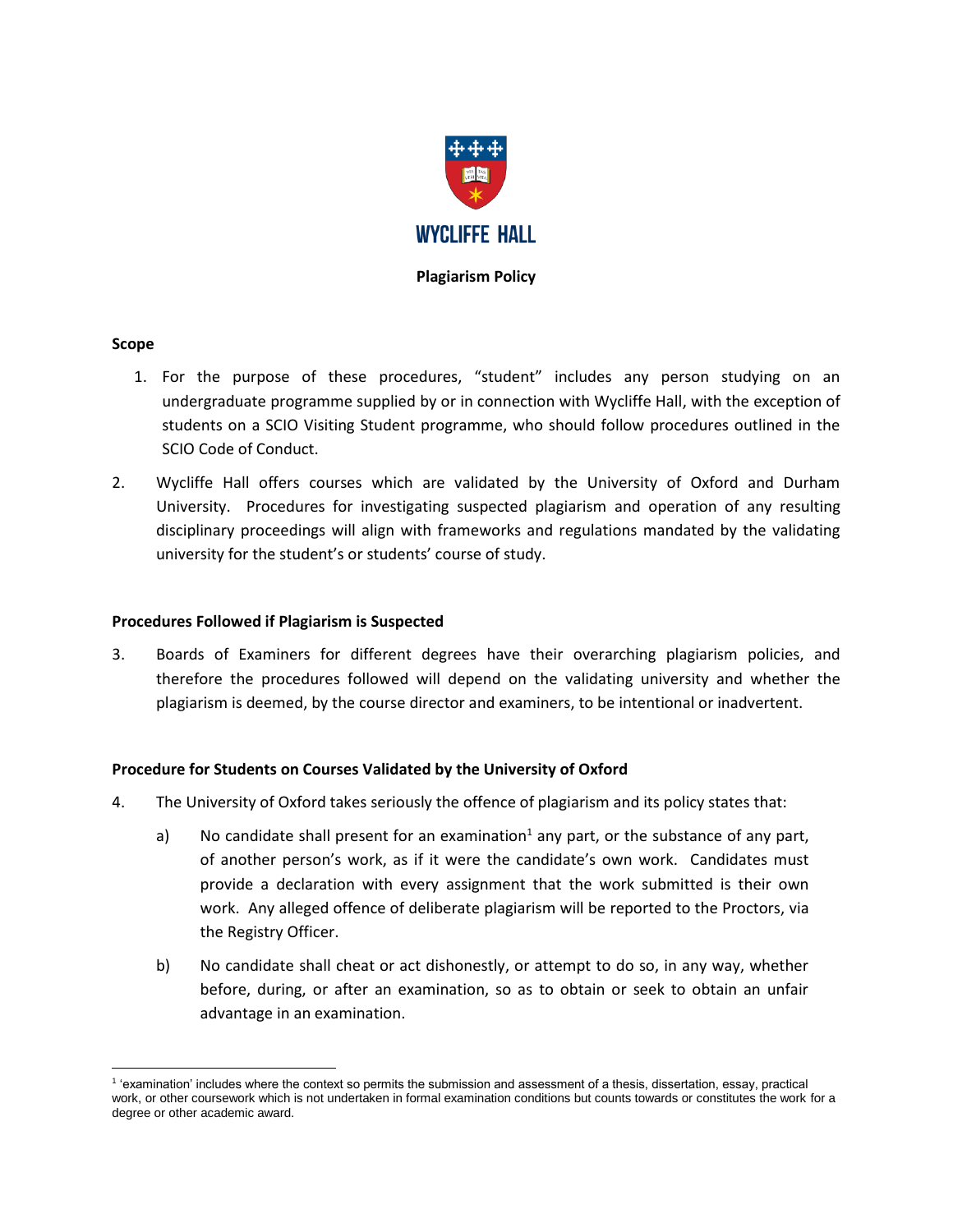- c) No candidate shall present for an examination as his or her own work any part or the substance of any part of another person's work.
- d) No candidate shall submit a text that has already been submitted in full or in part as part of the material submitted for another paper, certificate or degree.
- e) In any written work passages quoted or closely paraphrased from another person's work must be identified as quotations or paraphrases, and the source of the quoted or paraphrased material must be acknowledged.
- f) No person shall dishonestly give help to a candidate before, during, or after an examination so as to give, or attempt to give, that candidate an unfair advantage in an examination.
- 5. The above examples of dishonest practice are viewed as a breach of University Regulations and the consequences may be severe.
- 6. Further information on procedures for dealing with suspected plagiarism is available at [https://www.ox.ac.uk/students/academic/guidance/skills/plagiarism?wssl=1.](https://www.ox.ac.uk/students/academic/guidance/skills/plagiarism?wssl=1)

# **Procedure for Students on Courses Validated by Durham University:**

- 7. Durham University considers the following assessment irregularities to be major disciplinary offences which have the potential to incur severe penalties under the [University's General](https://www.dur.ac.uk/university.calendar/volumei/general_regulations/discipline/)  [Regulation IV.](https://www.dur.ac.uk/university.calendar/volumei/general_regulations/discipline/) The University defines several forms of assessment irregularity, including:
	- a) Plagiarism the unacknowledged use, including quotation and close paraphrasing of other people's writing and ideas, amounting to the presentation of other person's writings or thoughts as one's own. This includes using material which is available on the internet, and in any other electronic form, and 'contract cheating' i.e. obtaining an essay from an essay writing site, or equivalent source, and submitting it for marking, as if it were your own work.
	- b) Multiple submission the inappropriate submission of the same or substantially the same work of one's own for summative assessment, in connection with an academic award.
	- c) Collusion working with one or more other student(s) to produce work which each student then presents as their own in a situation in which this is inappropriate or not permitted and/or without acknowledging the collaboration of the other student(s). Please note – an allegation of collusion is always made against two or more students. The submission by one student of another student's work as if it were their own (without the other student's knowledge) constitutes plagiarism rather than collusion.
	- d) Impersonation presenting work on behalf of someone else as if it were the work of the other individual.
	- e) Cheating using any inappropriate or unauthorised means to achieve credit for a piece of coursework or an examination answer.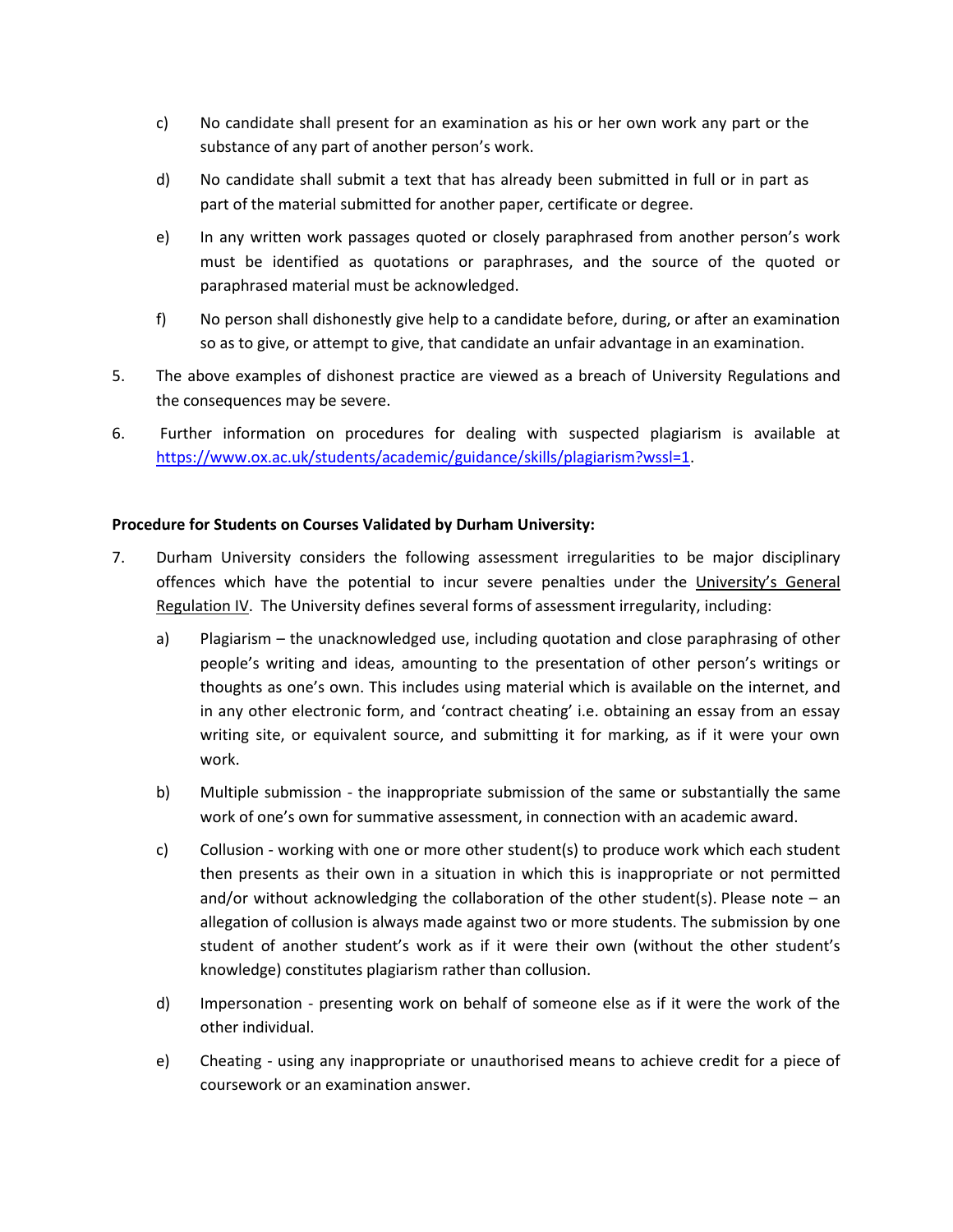- f) Use of inadmissible material using material which is not permitted to achieve credit for a piece of coursework or an examination answer.
- g) Facilitation it is also an offence for a student to provide work such as essays to facilitate plagiarism, for example, by placing work on a website.
- 8. Further information on procedures for dealing with suspected plagiarism is available at [https://www.dur.ac.uk/common.awards/policies/conduct.assessment/irregularities/.](https://www.dur.ac.uk/common.awards/policies/conduct.assessment/irregularities/)